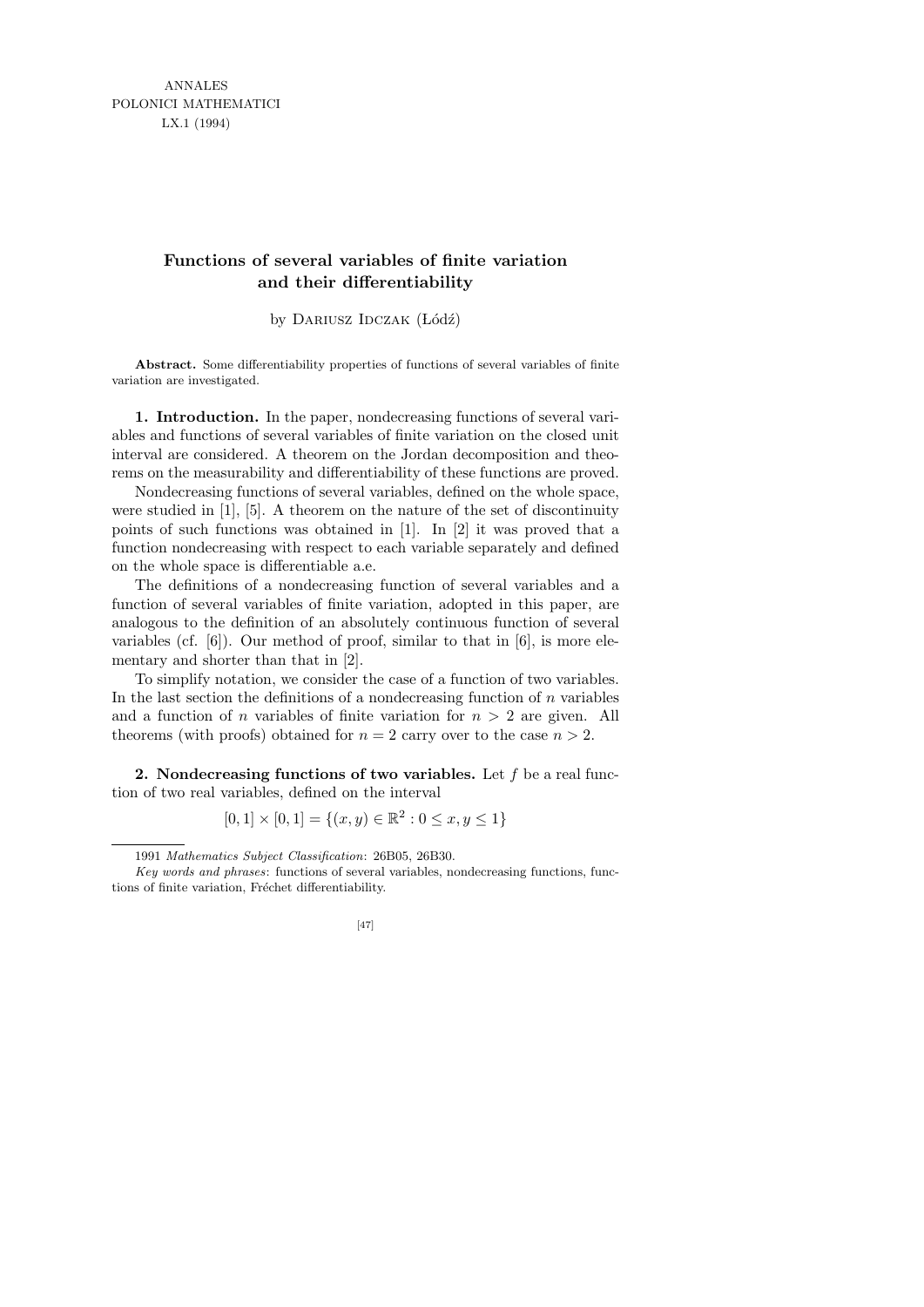and let  $F_f$  be the interval function defined by

$$
F_f(P) = f(\overline{x}, \overline{y}) - f(\overline{x}, y) - f(x, \overline{y}) + f(x, y)
$$

where  $P = [x, \overline{x}] \times [y, \overline{y}] \subset [0, 1] \times [0, 1]$ . The function  $F_f$  is said to be associated with f .

We shall say that an interval function F defined on intervals  $P \subset [0,1] \times$  $[0, 1]$  is *additive* if

$$
F(P \cup Q) = F(P) + F(Q)
$$

for all intervals  $P, Q \subset [0, 1] \times [0, 1]$  such that  $P \cup Q$  is an interval and Int  $P \cap \text{Int } Q = \emptyset$ . Moreover, F has a bounded variation if

$$
\sup \Big\{ \sum_{i=1}^{n} |F(P_i)| : \bigcup_{i=1}^{n} P_i = [0,1] \times [0,1], \ n \ge 1 \Big\} < \infty
$$

where  $P_i, i = 1, \ldots, n$ , are intervals such that  $\text{Int } P_i \cap \text{Int } P_j = \emptyset$  for  $i \neq j$ . Finally, F has a derivative at  $x \in [0,1] \times [0,1]$  if the limit

$$
\lim_{\substack{\delta(Q)\to0\\x\in Q}}\frac{F(Q)}{|Q|}
$$

exists, where  $Q \subset [0,1] \times [0,1]$  denotes a cube,  $\delta(Q)$  the diameter of Q and  $|Q|$  the volume of  $Q$ .

In [3], it is proved that every nonnegative additive interval function and, consequently (by the Jordan decomposition), every interval function of bounded variation has a finite derivative a.e. on  $[0, 1] \times [0, 1]$ .

DEFINITION 1. A function  $f : [0,1] \times [0,1] \rightarrow \mathbb{R}$  will be called *nondecreasing* if  $f(\cdot, 0), f(0, \cdot)$  are nondecreasing and the associated function  $F_f$ is nonnegative.

From the above definition we directly obtain

PROPOSITION 1. Let  $f : [0,1] \times [0,1] \rightarrow \mathbb{R}$  be nondecreasing. Then  $f(x_1, y_1) \le f(x_2, y_2)$  for any  $0 \le x_1 \le x_2 \le 1$  and  $0 \le y_1 \le y_2 \le 1$ .

P r o o f. Let  $0 \le x_1 \le x_2 \le 1$  and  $0 \le y_1 \le y_2 \le 1$ . We have

$$
f(x_1, y_1) = F_f([0, x_1] \times [0, y_1]) + f(0, y_1) + f(x_1, 0) - f(0, 0)
$$
  
\n
$$
\leq F_f([0, x_2] \times [0, y_2]) + f(0, y_2) + f(x_2, 0) - f(0, 0)
$$
  
\n
$$
= f(x_2, y_2). \blacksquare
$$

This proposition immediately yields

COROLLARY 1. Every nondecreasing function  $f : [0,1] \times [0,1] \rightarrow \mathbb{R}$  is bounded.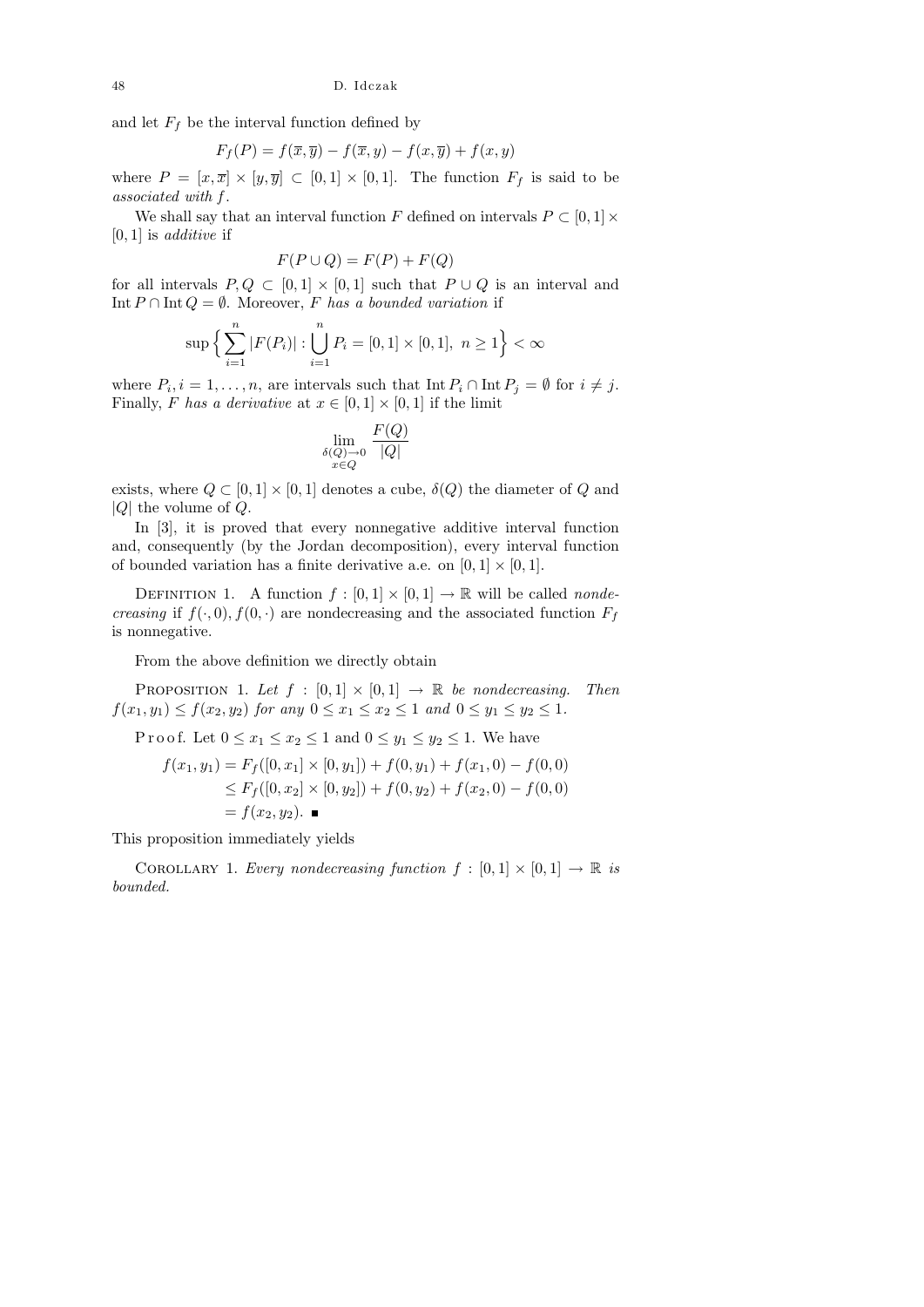The condition in the conclusion of Proposition 1 is equivalent to the following: for any  $x, y \in [0, 1]$ , the functions  $f(x, \cdot), f(\cdot, y)$  are nondecreasing. However, it does not imply that  $F_f$  is nonnegative.

Now, we show that a nondecreasing function of two variables is measurable. This follows from Proposition 1 and

THEOREM 1. If  $f : [0,1] \times [0,1] \rightarrow \mathbb{R}$  is nondecreasing with respect to each variable separately, then it is measurable.

 $R$  e m a r k. This is a particular case of [4, Th. 2]. Here we give a direct proof.

Proof of Theorem 1. Let  $a \in \mathbb{R}$ . We show that the set

$$
A = \{(x, y) \in [0, 1] \times [0, 1] : f(x, y) < a\}
$$

is measurable. Suppose that it is nonempty. Let

$$
B = \bigcup_{x \in [0,1]} \{x\} \times [0, \sup_x]
$$

where  $\sup_x = \sup\{y \in [0,1] : f(x,y) < a\}$ . Then

$$
x_1 < x_2 \Rightarrow \sup_{x_1} \ge \sup_{x_2}.
$$

Indeed, if  $\sup_{x_1}$  <  $\sup_{x_2}$ , then there would exist a constant  $\alpha$  such that  $\sup_{x_1} < \alpha < \sup_{x_2} \text{ and, consequently, } a \le f(x_1, \alpha) \le f(x_2, \alpha) < a.$ 

Thus the function  $l : [0,1] \ni x \mapsto \sup_x \in [0,1]$  is nonincreasing and, consequently, measurable. From this (cf. [7]) it follows that the set

$$
C = \{(x, l(x)) : x \in [0, 1]\}
$$

has measure zero and the set  $B$  is measurable.

Now, let  $(x_0, y_0) \in A$ , i.e.  $f(x_0, y_0) < a$ . Hence  $y_0 \in [0, \sup_{x_0}]$ , that is,  $(x_0, y_0) \in \{x_0\} \times [0, \sup_{x_0}] \subset B$ . Thus  $A \subset B$ .

On the other hand, if

$$
\widetilde{B} = \bigcup_{x \in [0,1]} \{x\} \times [0, \sup_x[,
$$

then  $B \subset A$ . Indeed, let  $(x_0, y_0) \in B$ . Then  $y_0 \in [0, \sup_{x_0} [$ , that is,  $f(x_0, y_0)$  $\langle a, \text{ whence } (x_0, y_0) \in A.$ 

We have thus proved that  $\widetilde{B} \subset A \subset B$ , and the measurability of A follows from the relations

$$
A = \widetilde{B} \cup (A \setminus \widetilde{B}), \quad \widetilde{B} = B \setminus C, \quad A \setminus \widetilde{B} \subset B \setminus \widetilde{B} = C. \blacksquare
$$

From the above theorem and Proposition 1 we have

COROLLARY 2. Every nondecreasing function  $f : [0,1] \times [0,1] \rightarrow \mathbb{R}$  is measurable.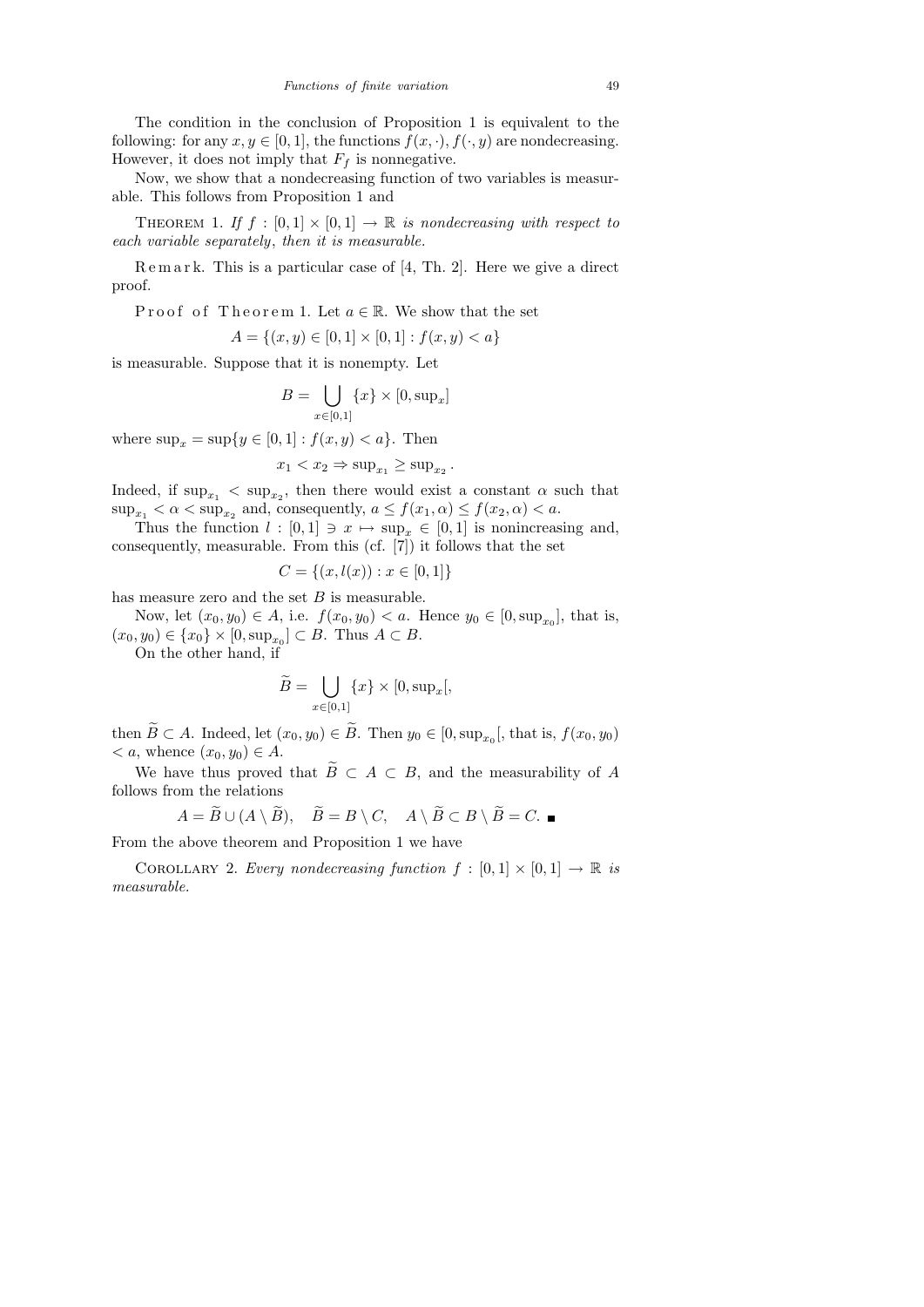## 50 D. Idczak

3. Differentiability of nondecreasing functions. In this section we show that every nondecreasing function of two variables has the partial derivatives and the total differential a.e. We begin with the following

LEMMA 1. Let  $f : [0,1] \to \mathbb{R}$  be nondecreasing, and  $m \geq 3$  and  $k \geq m$  be fixed positive integers. Then, for each  $x \in \lbrack 1/m, 1-1/m \rbrack$ ,

$$
\inf_{0 < |h| < 1/k} \frac{f(x+h) - f(x)}{h} = \inf_{0 < |h| < 1/k, h \in \mathbb{Q}} \frac{f(x+h) - f(x)}{h}
$$

where Q denotes the set of rational numbers, and the same holds with inf replaced by sup.

P r o o f. It is sufficient to prove the inequality  $\geq$ . Let

$$
a := \inf_{0 < |h| < 1/k} \frac{f(x+h) - f(x)}{h}.
$$

There exists a sequence  $(h_n)_{n\in\mathbb{N}}$  of numbers such that  $0 < |h_n| < 1/k$ ,  $n \in \mathbb{N}$ , and

$$
a = \lim_{n \to \infty} \frac{f(x + h_n) - f(x)}{h_n}.
$$

We shall show that, for any  $n \in \mathbb{N}$ , there exists a rational number  $h_n^q$  such that  $0 < |h_n^q| < 1/k$  and

(1) 
$$
\frac{f(x+h_n^q) - f(x)}{h_n^q} \le \frac{f(x+h_n) - f(x)}{h_n} + \frac{1}{n}.
$$

First, assume that  $h_n > 0$ . If  $x + h_n$  is a left continuity point of f, then there exists a rational number  $h_n^q$  such that  $0 < h_n^q \leq h_n$  and (1) holds. So, assume that

$$
\varepsilon := f(x + h_n) - \lim_{h \to h_n^-} f(x + h) > 0.
$$

Let  $h_n^q \in \mathbb{Q}$  be such that

(2) 
$$
0 \le h_n \frac{f(x+h_n) - f(x)}{f(x+h_n) - f(x) + \varepsilon} < h_n^q \le h_n.
$$

Since f is nondecreasing, by the monotonicity of  $t \mapsto t/(t + \varepsilon)$  we have

$$
\frac{f(x+h_n^q)-f(x)}{f(x+h_n^q)-f(x)+\varepsilon} \le \frac{f(x+h_n)-f(x)}{f(x+h_n)-f(x)+\varepsilon}.
$$

Now (2) gives

$$
h_n \frac{f(x+h_n^q)-f(x)}{f(x+h_n^q)-f(x)+\varepsilon} \le h_n \frac{f(x+h_n)-f(x)}{f(x+h_n)-f(x)+\varepsilon} < h_n^q \le h_n.
$$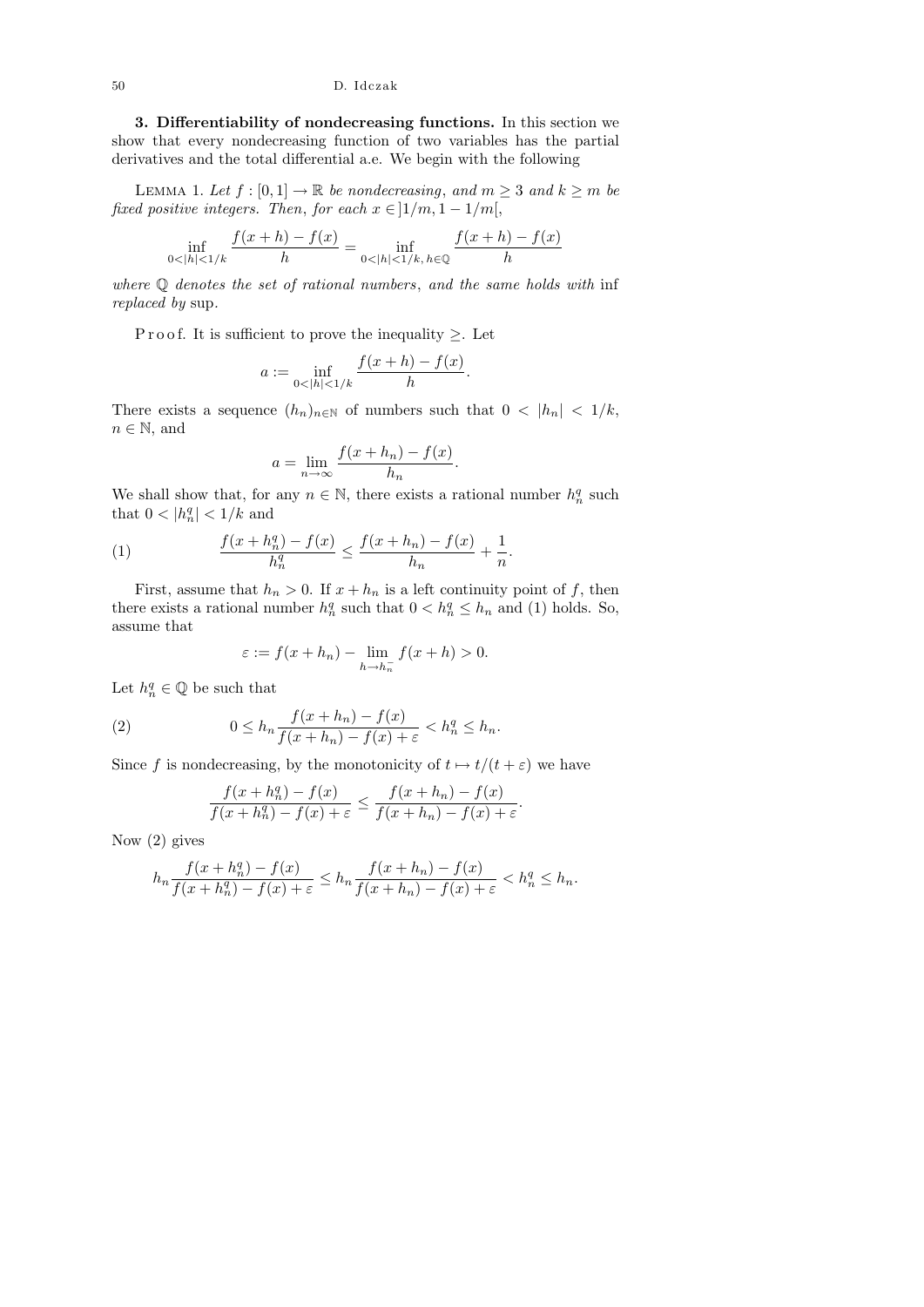We may assume that  $0 < f(x + h_n^q) - f(x)$  since otherwise (1) is obvious. Consequently,

$$
\frac{f(x + h_n^q) - f(x)}{h_n^q} \le \frac{f(x + h_n^q) - f(x)}{h_n \frac{f(x + h_n^q) - f(x)}{f(x + h_n^q) - f(x) + \varepsilon}} = \frac{f(x + h_n^q) - f(x) + \varepsilon}{h_n} \le \frac{f(x + h_n) - f(x)}{h_n}
$$

where the last inequality follows from the definition of  $\varepsilon$ . Thus (1) is satisfied.

Now, let  $h_n < 0$ . If  $x + h_n$  is a right continuity point of f, then there exists a rational number  $h_n^q$  such that  $h_n \leq h_n^q < 0$  and (1) holds. So, assume that

$$
\delta := \lim_{\bar{h} \to h_n^+} f(x + \bar{h}) - f(x + h_n) > 0.
$$

Let  $h_n^q \in \mathbb{Q}$  be such that

(3) 
$$
h_n \le h_n^q < h_n \frac{f(x+h_n) - f(x)}{f(x+h_n) - f(x) - \delta} \le 0.
$$

Since f is nondecreasing, by the monotonicity of  $t \mapsto t/(t - \delta)$  we have

$$
\frac{f(x+h_n^q) - f(x)}{f(x+h_n^q) - f(x) - \delta} \le \frac{f(x+h_n) - f(x)}{f(x+h_n) - f(x) - \delta}.
$$

Now (3) yields

$$
h_n \le h_n^q < h_n \frac{f(x + h_n) - f(x)}{f(x + h_n) - f(x) - \delta} \le h_n \frac{f(x + h_n^q) - f(x)}{f(x + h_n^q) - f(x) - \delta}
$$

We may assume that  $f(x + h_n^q) - f(x) < 0$  since otherwise (1) is obvious. Consequently,

$$
\frac{f(x+h_n^q) - f(x)}{h_n^q} = \frac{-f(x+h_n^q) + f(x)}{|h_n^q|} \le \frac{-f(x+h_n^q) + f(x)}{|h_n| \frac{f(x+h_n^q) - f(x)}{f(x+h_n^q) - f(x) - \delta}}
$$

$$
= \frac{f(x+h_n^q) - f(x) - \delta}{-|h_n|} = \frac{-f(x+h_n^q) + f(x) + \delta}{|h_n|}
$$

$$
\le \frac{-f(x+h_n) + f(x)}{|h_n|} = \frac{f(x+h_n) - f(x)}{h_n}
$$

where the last inequality follows from the definition of  $\delta$ . Thus condition (1) is satisfied.

Of course, by the definition of a, for any  $n \in \mathbb{N}$ ,

$$
a \le \frac{f(x + h_n^q) - f(x)}{h_n^q}
$$

.

.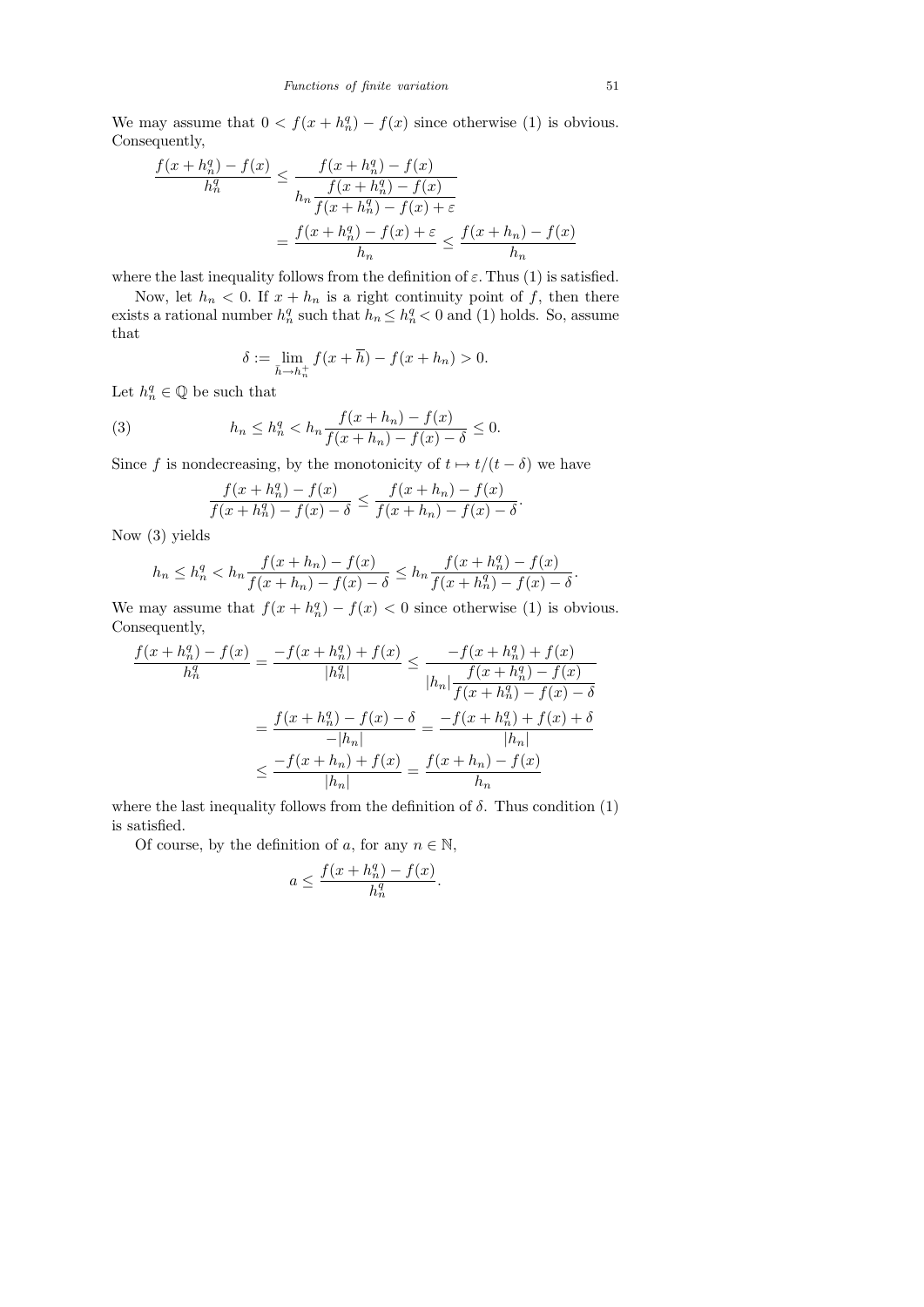So, (1) gives

$$
\lim_{n \to \infty} \frac{f(x + h_n^q) - f(x)}{h_n^q} = a.
$$

Thus

$$
\inf_{0 < |h| < 1/k, h \in \mathbb{Q}} \frac{f(x+h) - f(x)}{h} \le a.
$$

The proof of the "sup" version is analogous.

Now, we have

PROPOSITION 2. Let  $f : [0,1] \times [0,1] \rightarrow \mathbb{R}$  be measurable. If it is nondecreasing with respect to the first variable, then  $\frac{\partial f}{\partial x}(x, y)$  exists a.e. on  $[0, 1] \times [0, 1].$ 

P r o o f. We show that  $\frac{\partial f}{\partial x}(x, y)$  exists a.e. on  $]0, 1[\times[0, 1]$ . For any  $m \geq 3$ , and  $k = m, m + 1, \ldots$ , we define

$$
\phi_k^m : ]1/m, 1 - 1/m[ \times [0, 1] \ni (x, y) \mapsto \inf_{0 < |h| < 1/k} \frac{f(x+h, y) - f(x, y)}{h} \in \overline{\mathbb{R}},
$$
\n
$$
\psi_k^m : ]1/m, 1 - 1/m[ \times [0, 1] \ni (x, y) \mapsto \sup_{0 < |h| < 1/k} \frac{f(x+h, y) - f(x, y)}{h} \in \overline{\mathbb{R}}.
$$

It is easy to see that the set of all points  $(x, y) \in ]1/m, 1 - 1/m[ \times [0, 1]$  at which  $\frac{\partial f}{\partial x}(x, y)$  exists is equal to

$$
E^{m} = \{(x, y) \in ]1/m, 1 - 1/m[ \times [0, 1] :-\infty < \lim_{k \to \infty} \phi_{k}^{m}(x, y) = \lim_{k \to \infty} \psi_{k}^{m}(x, y) < \infty \}.
$$

From Lemma 1 it follows that the infimum and supremum in the definitions of  $\phi_k^m$  and  $\psi_k^m$  can be restricted to rational h. Since f is measurable and Q is countable, this means that  $E^m$  is measurable.

Since the set  $\widetilde{E}$  of all points of  $[0,1] \times [0,1]$  at which  $\frac{\partial f}{\partial x}(x,y)$  exists is equal to  $\bigcup_{m\geq 3} E^m$ , it follows that  $\widetilde{E}$  is measurable.

Since  $f(\cdot, y)$  is nondecreasing for every y and, consequently, is differentiable a.e. on [0, 1], all y-sections of  $\widetilde{E}$  have full measure. This shows that  $\widetilde{E}$ has full measure.  $\blacksquare$ 

From Proposition 2 and Theorem 1 we obtain

THEOREM 2. If  $f : [0,1] \times [0,1] \to \mathbb{R}$  is nondecreasing with respect to each variable separately, then  $\frac{\partial f}{\partial x}(x, y)$  and  $\frac{\partial f}{\partial y}(x, y)$  exist a.e. on  $[0, 1] \times [0, 1]$ .

This theorem and Proposition 1 yield

COROLLARY 3. If  $f : [0,1] \times [0,1] \rightarrow \mathbb{R}$  is nondecreasing, then  $\frac{\partial f}{\partial x}(x, y)$ and  $\frac{\partial f}{\partial y}(x, y)$  exist a.e. on  $[0, 1] \times [0, 1]$ .

Now, we shall prove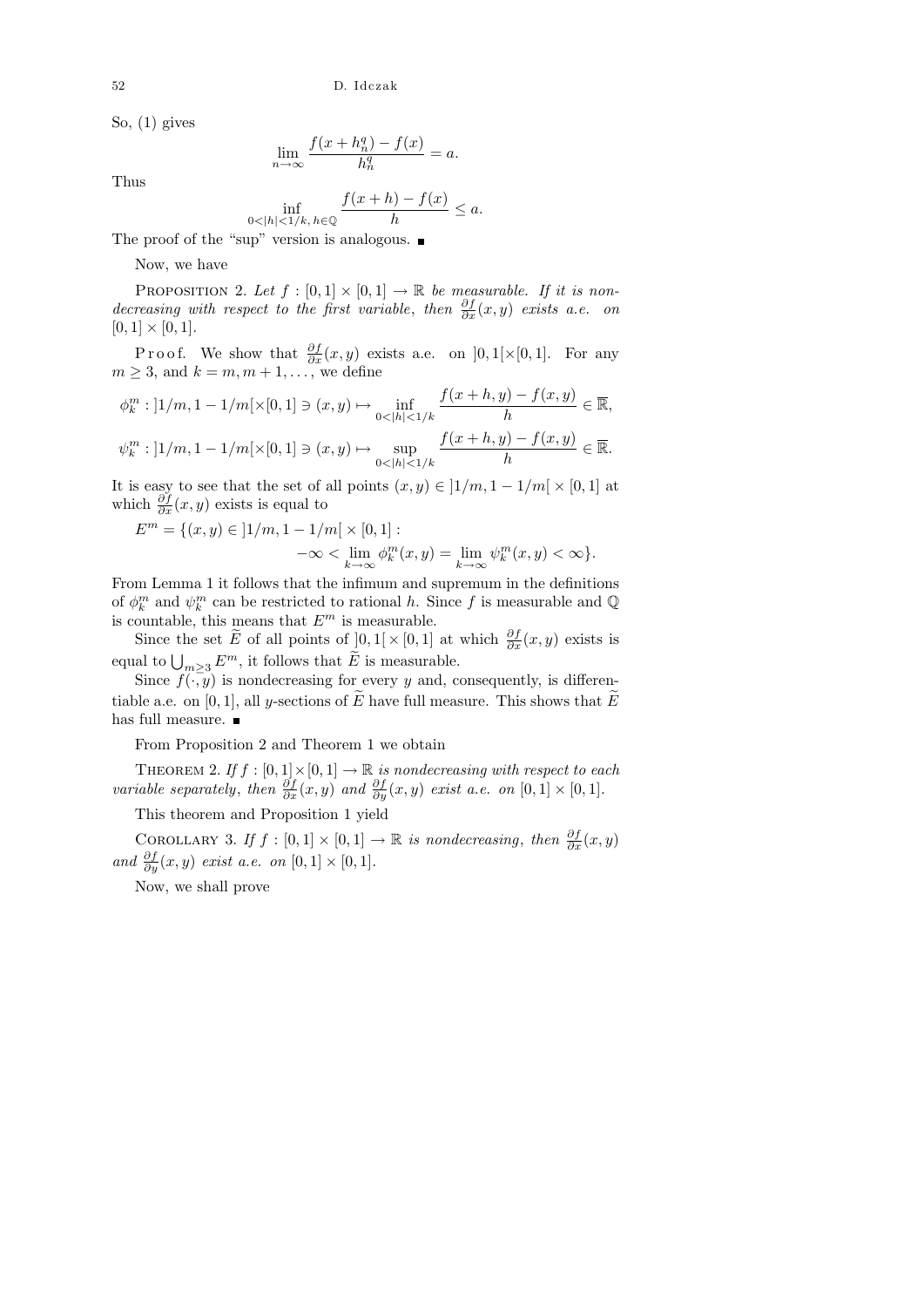THEOREM 3. If  $f : [0,1] \times [0,1] \rightarrow \mathbb{R}$  is nondecreasing, then it has the total differential a.e. on  $[0, 1] \times [0, 1]$ .

P r o o f. Denote by E the set (of full measure) of all points at which  $\frac{\partial f}{\partial x}(x, y), \frac{\partial f}{\partial y}(x, y)$  and  $DF_f(x, y)$  all exist. Let  $(x, y) \in E$  and put

$$
A^{1} = \frac{\partial f}{\partial x}(x, y), \quad A^{2} = \frac{\partial f}{\partial y}(x, y).
$$

We show that

$$
\frac{f(x+h^1, y+h^2) - f(x, y) - A^1 h^1 - A^2 h^2}{|(h^1, h^2)|} \to 0 \quad \text{as } (h^1, h^2) \to 0.
$$

Without loss of generality we may assume that  $h^1 \neq 0$  and  $h^2 \neq 0$  (if  $h^1 = 0$ ) or  $h^2 = 0$ , then the convergence follows from the existence of the partial derivatives at  $(x, y)$ ). Thus

$$
\frac{f(x+h^1, y+h^2) - f(x, y) - A^1 h^1 - A^2 h^2}{|(h^1, h^2)|}
$$
\n
$$
= \frac{f(x+h^1, y+h^2) - f(x, y) - f(x+h^1, y) + f(x, y)}{|(h^1, h^2)|}
$$
\n
$$
+ \frac{\alpha(x, h^1)h^1 - f(x, y+h^2) + f(x, y) + \beta(y, h^2)h^2}{|(h^1, h^2)|}
$$
\n
$$
= \frac{f(x+h^1, y+h^2) - f(x+h^1, y) - f(x, y+h^2) + f(x, y)}{\sqrt{(h^1)^2 + (h^2)^2}}
$$
\n
$$
+ \frac{\alpha(x, h^1)h^1}{\sqrt{(h^1)^2 + (h^2)^2}} + \frac{\beta(y, h^2)h^2}{\sqrt{(h^1)^2 + (h^2)^2}}
$$
\n
$$
= \frac{F_f([x, x+h^1] \times [y, y+h^2])}{\sqrt{(h^1)^2 + (h^2)^2}} + \frac{\alpha(x, h^1)h^1}{\sqrt{(h^1)^2 + (h^2)^2}}
$$
\n
$$
+ \frac{\beta(y, h^2)h^2}{\sqrt{(h^1)^2 + (h^2)^2}}
$$

where  $\alpha(x, h^1) \to 0$  as  $h^1 \to 0$ , and  $\beta(y, h^2) \to 0$  as  $h^2 \to 0$ . Since

$$
\frac{|\alpha(x,h^1)h^1|}{\sqrt{(h^1)^2 + (h^2)^2}} \leq |\alpha(x,h^1)| \to 0,
$$

$$
\frac{|\beta(y,h^2)h^2|}{\sqrt{(h^1)^2 + (h^2)^2}} \to 0,
$$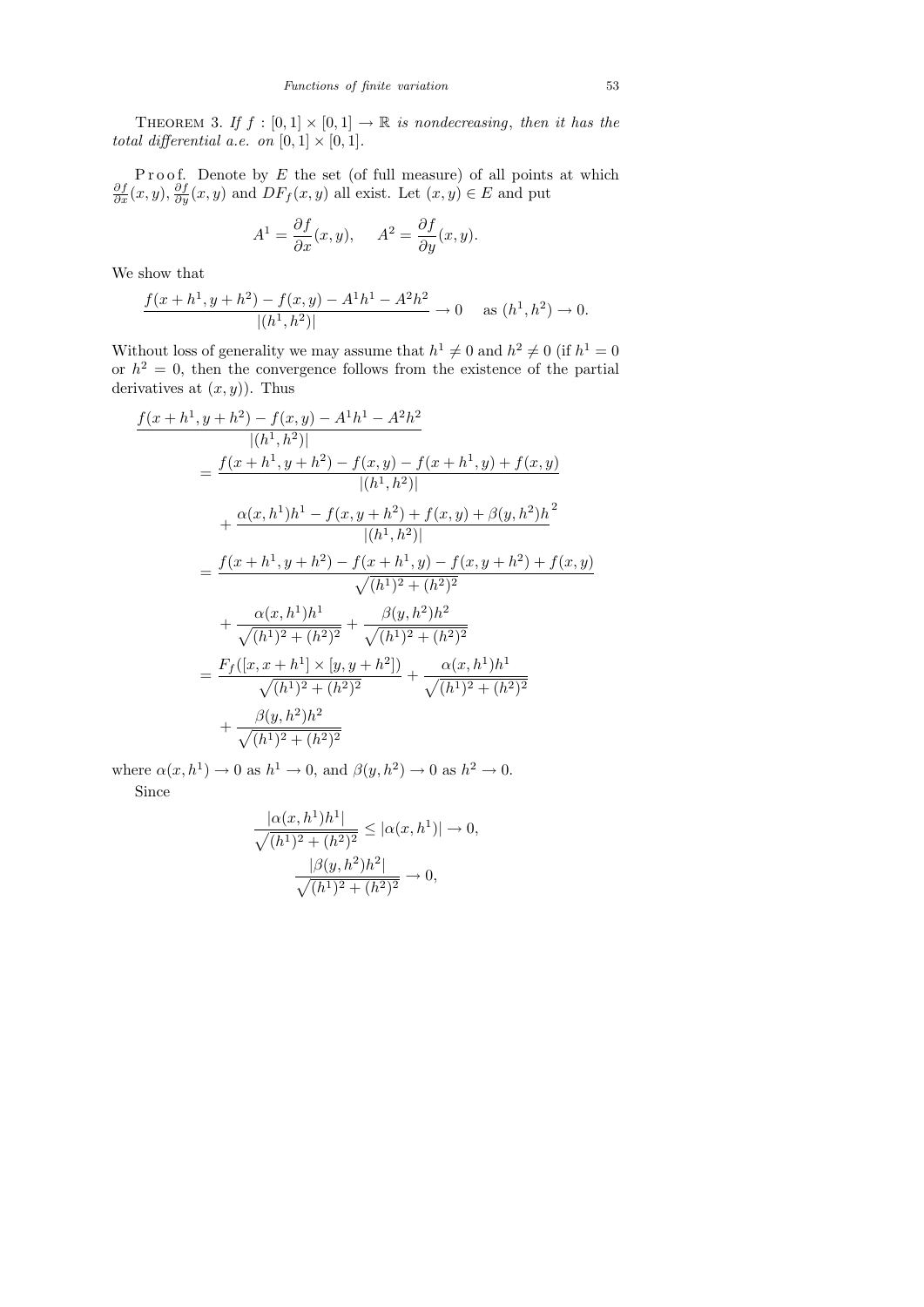and

$$
\frac{|h^1||h^2|}{\sqrt{(h^1)^2 + (h^2)^2}} \le \frac{\sqrt{(h^1)^2 + (h^2)^2}\sqrt{(h^1)^2 + (h^2)^2}}{\sqrt{(h^1)^2 + (h^2)^2}} \to 0,
$$

as  $(h^1, h^2) \rightarrow 0$ , it suffices to show that

$$
\frac{F_f([x, x+h^1] \times [y, y+h^2])}{\sqrt{(h^1)^2 + (h^2)^2}} \to 0 \quad \text{as } (h^1, h^2) \to 0.
$$

Indeed, let  $K \subset [0,1] \times [0,1]$  be any cube containing  $[x, x+h^1] \times [y, y+h^2]$ , with edge length  $\max(|h^1|, |h^2|)$ . Then

$$
0 \leq \frac{F_f([x, x + h^1] \times [y, y + h^2])}{\sqrt{(h^1)^2 + (h^2)^2}} \leq \frac{F_f(K)}{\sqrt{(h^1)^2 + (h^2)^2}}
$$
  
= 
$$
\frac{F_f(K)}{(\max(|h^1|, |h^2|))^2} \cdot \frac{(\max(|h^1|, |h^2|))^2}{\sqrt{(h^1)^2 + (h^2)^2}}
$$
  
= 
$$
\frac{F_f(K)}{|K|} \cdot \frac{(\max(|h^1|, |h^2|))^2}{\sqrt{(h^1)^2 + (h^2)^2}}
$$
  

$$
\leq \frac{F_f(K)}{|K|} \cdot \frac{(\sqrt{(h^1)^2 + (h^2)^2})^2}{\sqrt{(h^1)^2 + (h^2)^2}} \to DF_f(x, y) \cdot 0
$$

as  $(h<sup>1</sup>, h<sup>2</sup>) \rightarrow 0$ . Hence f is differentiable at  $(x, y)$  with total differential

$$
\mathbb{R}^2 \ni (h^1, h^2) \mapsto \frac{\partial f}{\partial x}(x, y)h^1 + \frac{\partial f}{\partial y}(x, y)h^2. \blacksquare
$$

4. Functions of two variables of finite variation. In this section we give a definition of a function of two variables of finite variation. We show that, as in the case of one variable, such a function can be written as the difference of two nondecreasing functions. This yields the a.e. existence of the total differential of such functions.

DEFINITION 2. A function  $f : [0,1] \times [0,1] \rightarrow \mathbb{R}$  is said to be of finite variation if  $f(\cdot, 0)$ ,  $f(0, \cdot)$  are of finite variation and the associated function  $F_f$  has a finite variation.

The proof of the next theorem is based on Jordan's decomposition of a function of one variable of finite variation and of an interval function of finite variation.

THEOREM 4. A function  $f : [0,1] \times [0,1] \rightarrow \mathbb{R}$  has a finite variation if and only if there exist nondecreasing functions  $g, h : [0, 1] \times [0, 1] \rightarrow \mathbb{R}$  such that  $f = g - h$ .

P r o o f. *Necessity*. Let  $f$  have a finite variation. Then

$$
f(x, y) = f(x, 0) + f(0, y) - f(0, 0) + F_f([0, x] \times [0, y])
$$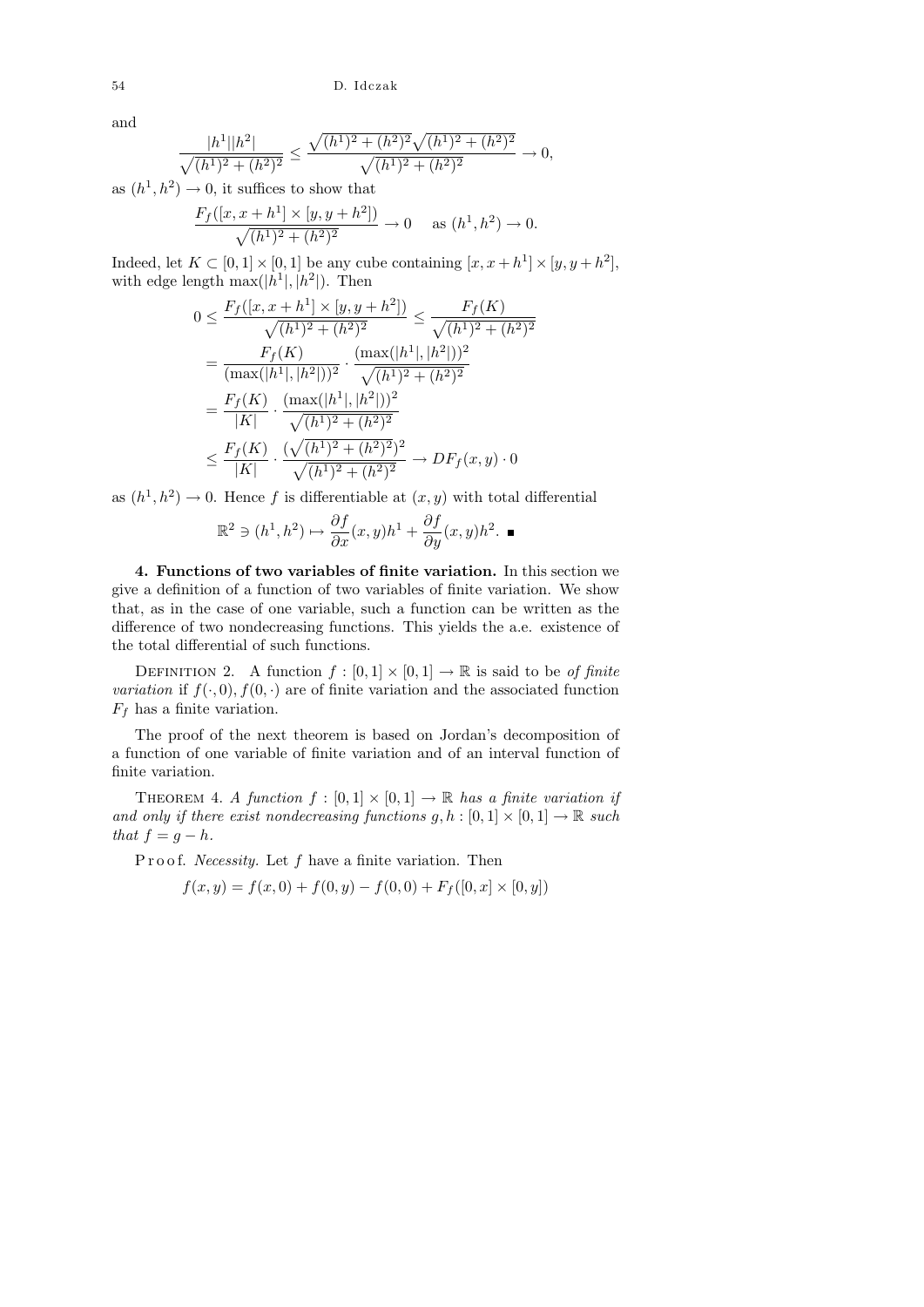for  $(x, y) \in [0, 1] \times [0, 1]$ . Let  $g^1, h^1, g^2, h^2$  be nondecreasing functions of one variable such that

$$
f(x, 0) = g1(x) - h1(x), \quad x \in [0, 1],
$$
  

$$
f(0, y) = g2(y) - h2(y), \quad y \in [0, 1],
$$

and  $G, H$  additive nonnegative interval functions such that

$$
F_f(P) = G(P) - H(P), \quad P \subset [0,1] \times [0,1].
$$

Put

$$
g(x, y) = g1(x) + g2(y) - \frac{1}{2}f(0, 0) + G([0, x] \times [0, y]),
$$
  

$$
h(x, y) = h1(x) + h2(y) + \frac{1}{2}f(0, 0) + H([0, x] \times [0, y]),
$$

for  $(x, y) \in [0, 1] \times [0, 1]$ . Thus  $f(x, y) = g(x, y) - h(x, y)$  for  $(x, y) \in [0, 1] \times$  $[0, 1]$ .

The functions  $g, h$  are nondecreasing. Indeed, since

$$
g(0, y) = g1(0) + g2(y) - \frac{1}{2}f(0, 0),
$$
  
\n
$$
g(x, 0) = g1(x) + g2(0) - \frac{1}{2}f(0, 0)
$$

for  $(x,y)\in [0,1]\times [0,1]$  and, by the definition of  $F_g,$ 

$$
F_g(P) = G(P)
$$

for any interval  $P \subset [0,1] \times [0,1]$ , it follows that g is nondecreasing. The proof for h is similar.

Sufficiency. In this case,

$$
f(0, y) = g(0, y) - h(0, y), \quad y \in [0, 1],
$$
  
\n
$$
f(x, 0) = g(x, 0) - h(x, 0), \quad x \in [0, 1],
$$
  
\n
$$
F_f(P) = F_g(P) - F_h(P), \quad P \subset [0, 1] \times [0, 1],
$$

and the assertion is obvious.  $\blacksquare$ 

The above theorem and the results of Sections 1–3 yield the following results:

Every function  $f : [0,1] \times [0,1] \to \mathbb{R}$  of finite variation is bounded.

If  $f : [0,1] \times [0,1] \to \mathbb{R}$  has a finite variation, then, for any  $x, y \in [0,1]$ , the functions  $f(x, \cdot), f(\cdot, y)$  are of finite variation.

Every function  $f : [0,1] \times [0,1] \to \mathbb{R}$  of finite variation is measurable.

If  $f : [0,1] \times [0,1] \to \mathbb{R}$  is of finite variation, then  $\frac{\partial f}{\partial x}(x, y)$  and  $\frac{\partial f}{\partial y}(x, y)$ exist a.e. on  $[0, 1] \times [0, 1]$ .

THEOREM 5. If  $f : [0,1] \times [0,1] \rightarrow \mathbb{R}$  is of finite variation, then it has the total differential a.e. on  $[0, 1] \times [0, 1]$ .

This is an extension of the theorem on the differentiability a.e. of an absolutely continuous function of two variables (cf. [6]).